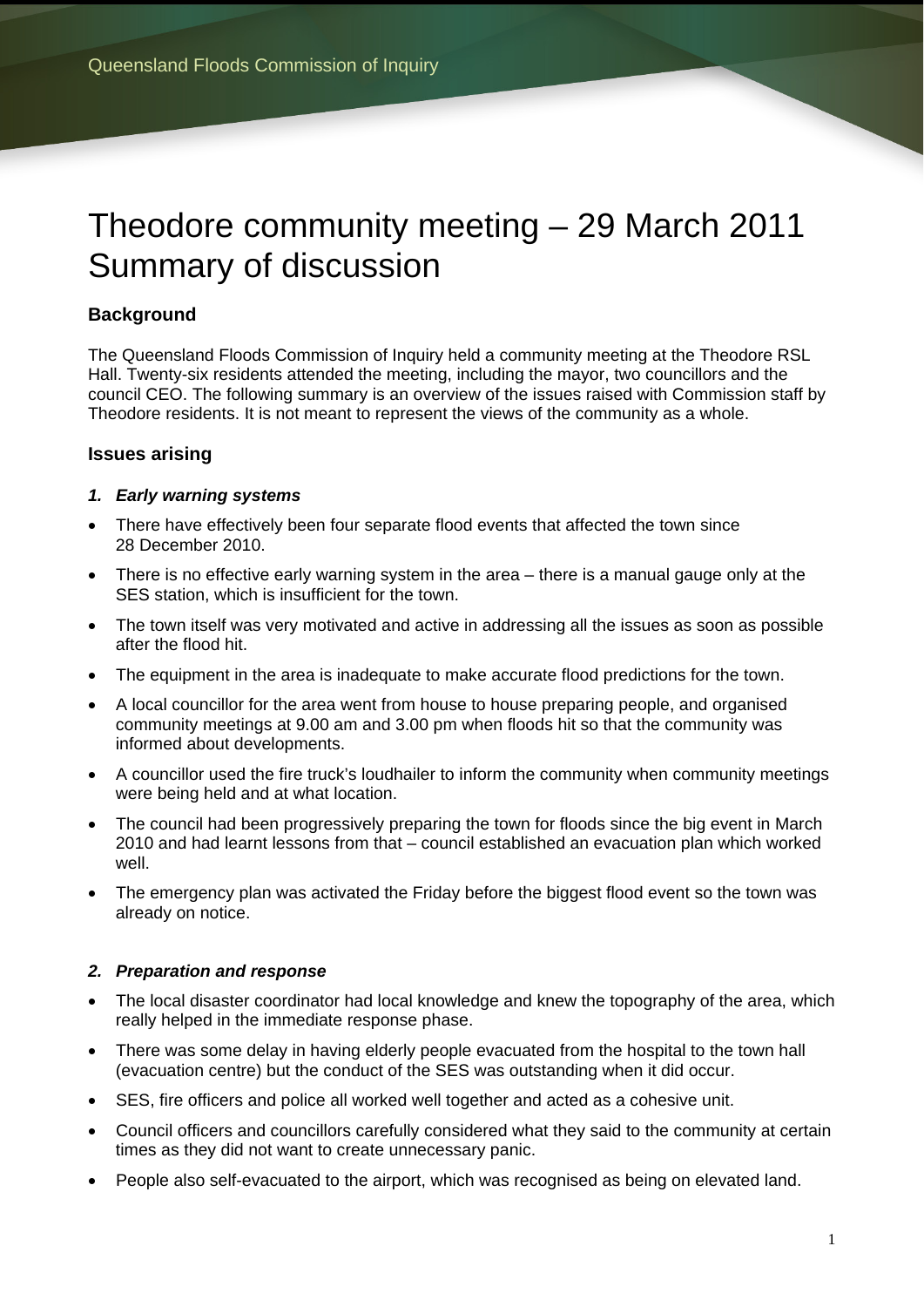- Some helicopter flights transported non-essential food instead of using the flights to carry essentials. This needs to be improved so that food supplies are prioritised, and coordination of food drops needs to be improved generally.
- Helicopter pilots were very professional and were highly commended.
- Locals were unhappy they had to leave their domestic animals behind during the rescue phase. It was suggested the military needed to change its protocols so that animals could be evacuated with their owners. It was estimated that three-quarters of the town were of this view in relation to travelling with their domestic animals.
- There are major issues with the management of donations. Cartons of clothes were being dropped in town even when it was still under water. It takes a long time to sort and process clothes and it detracts from other key recovery tasks. Locals suggested people should make requests for what they need and then fill the need, rather than have large masses of clothes donations sent to the area. They may end up having to dump lots of clothes. One community member suggested there needed to be an inquiry into the donations itself.
- People in the evacuation town of Moura were terrific in assisting evacuees.
- Army Blackhawk helicopters came to the town but they arrived late, when the need for them had lessened. There were two helicopters available at Moura which were not activated but could have been used instead of the Blackhawks.
- Locals were upset by the fact that 80 year-old trees had to be chopped down to make a landing pad for the arrival of the Blackhawks.
- People were kept out of the town too long after the flood struck and some wanted to get back sooner to attempt to salvage some of their possessions.
- Government agencies were on the ground quickly after the event and there were no major delays in accessing these services.
- The recovery centre needs to be set up at least a day before locals are allowed back in to the town. It should not happen as locals are coming back – it's too late then. There was a lack of coordination at the recovery centre at the beginning. This is a lesson the council has learned for next time.
- Police being in charge of the recovery worked excellently and they worked well with EMQ.
- EMQ should take more heed of people on the ground and next time should coordinate resources based on local information.
- One of the coal companies provided accommodation to some people whose homes were flood affected.
- Light planes were used to undertake reconnaissance and then report back to the evacuation centres at Moura about the situation in the town.
- It took a while for farmers in the region to get fodder drops for their animals. They wouldn't do drops in certain areas and some farmers did not know who to contact to get fodder drops. One fodder drop was free because there were some medicines also dropped at the same time.
- While the police officers on the ground were very effective, they really needed more officers and could have used another six officers in the immediate response period. It took too long for other police officers to be dispatched to the town to assist.
- There are currently five SES officers in town.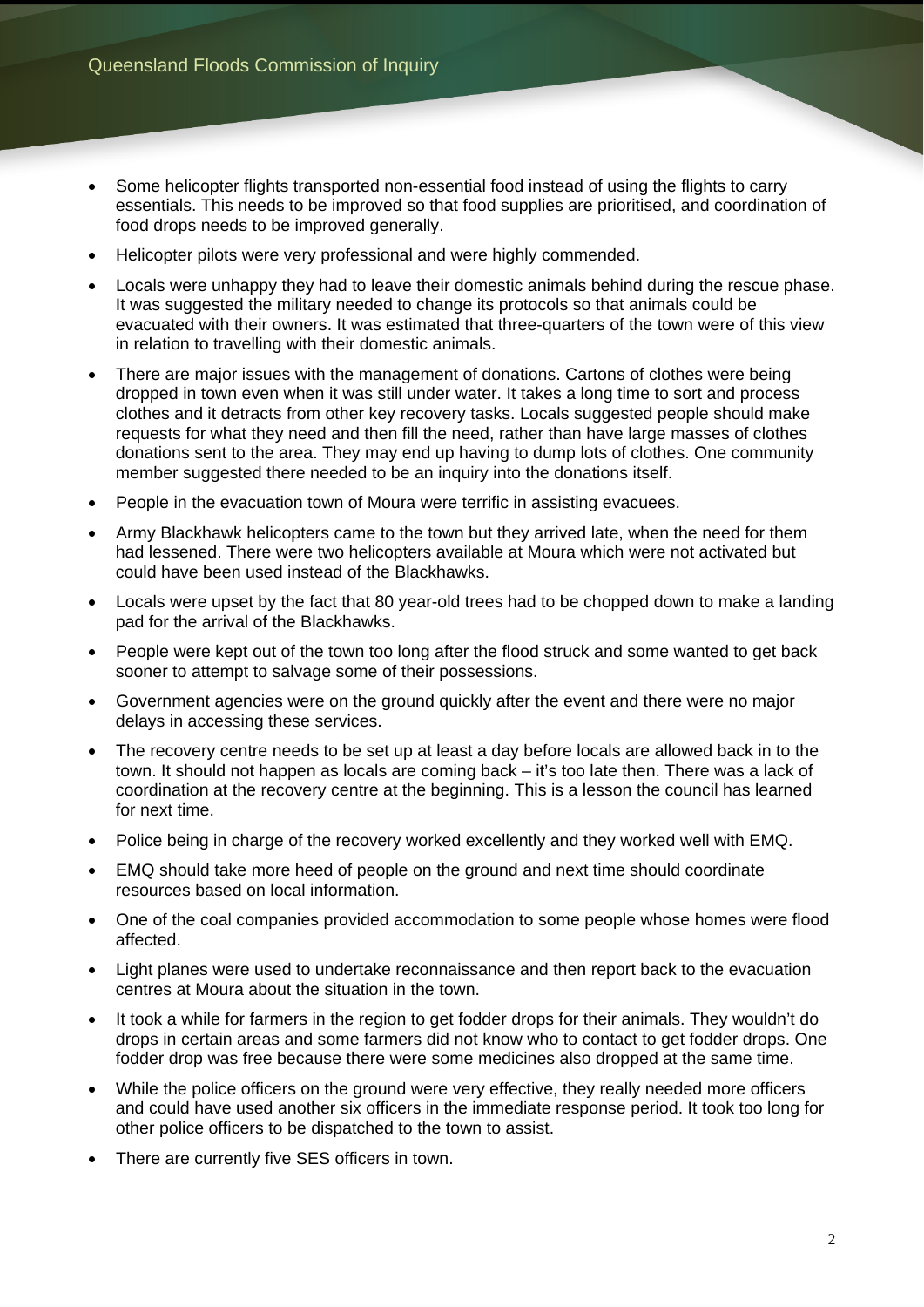#### *3. Communication*

- ABC news coverage in the area needs to be improved but it is effective for those residents who can access local ABC coverage.
- ABC radio has overlapping frequencies in the area which makes it difficult to figure out what's going on in which location – there needs to be consolidation of this so one message is being aired.
- Residents from Allana Heights informed council staff at Biloela about the need for nappies and medication, which were transported by helicopter.
- The Minister for Agriculture, Food and Regional Economies has visited the town twice since the flood to discuss issues with residents.
- A councillor on the ground was in constant contact with Cockatoo Station, which is upstream from Theodore, in order to get updates on the water levels.
- A local councillor and another community member established an email list of residents to provide ongoing updates on the situation. Those with access to email found this invaluable.

#### *4. Infrastructure / essential services*

- The farmers are unable to get their animals out of their properties to the sales yards and abattoirs. This has been a major issue and the incapacity of the roads means that the farmers are unable to support themselves financially. Their livelihoods are being badly affected in some cases.
- Council wants more money from the Queensland Reconstruction Authority to improve the roads, especially Fifth Avenue to the airport.
- Gyranda Weir had a 1.5–2 metre peak above that of the town.
- A levee was built out of the town on a farm and this has disrupted the flow of water, which may have contributed to the flooding – council is considering this as part of the wider flood study currently being undertaken.
- The best mitigation for the town would have been if the Nathan Dam had been built. Locals were of the view that the dam would have made the flood peak a lot lower.
- Castle Creek was the waterway that flooded properties on that side of town as it couldn't empty into the Dawson.
- Water and sewerage were both badly disrupted by the floods and took a while to be reconnected.
- In some areas the power was shut off for three weeks, which residents considered to be too long, and this caused a lot of problems. Residents suggested there should be a common sense approach by energy companies to power reconnections and a relaxation under disaster conditions so that people can start the clean-up on their properties.
- One of the water entities is situated in close proximity to the SES shed which meant that information could be shared effectively and information was consistent.